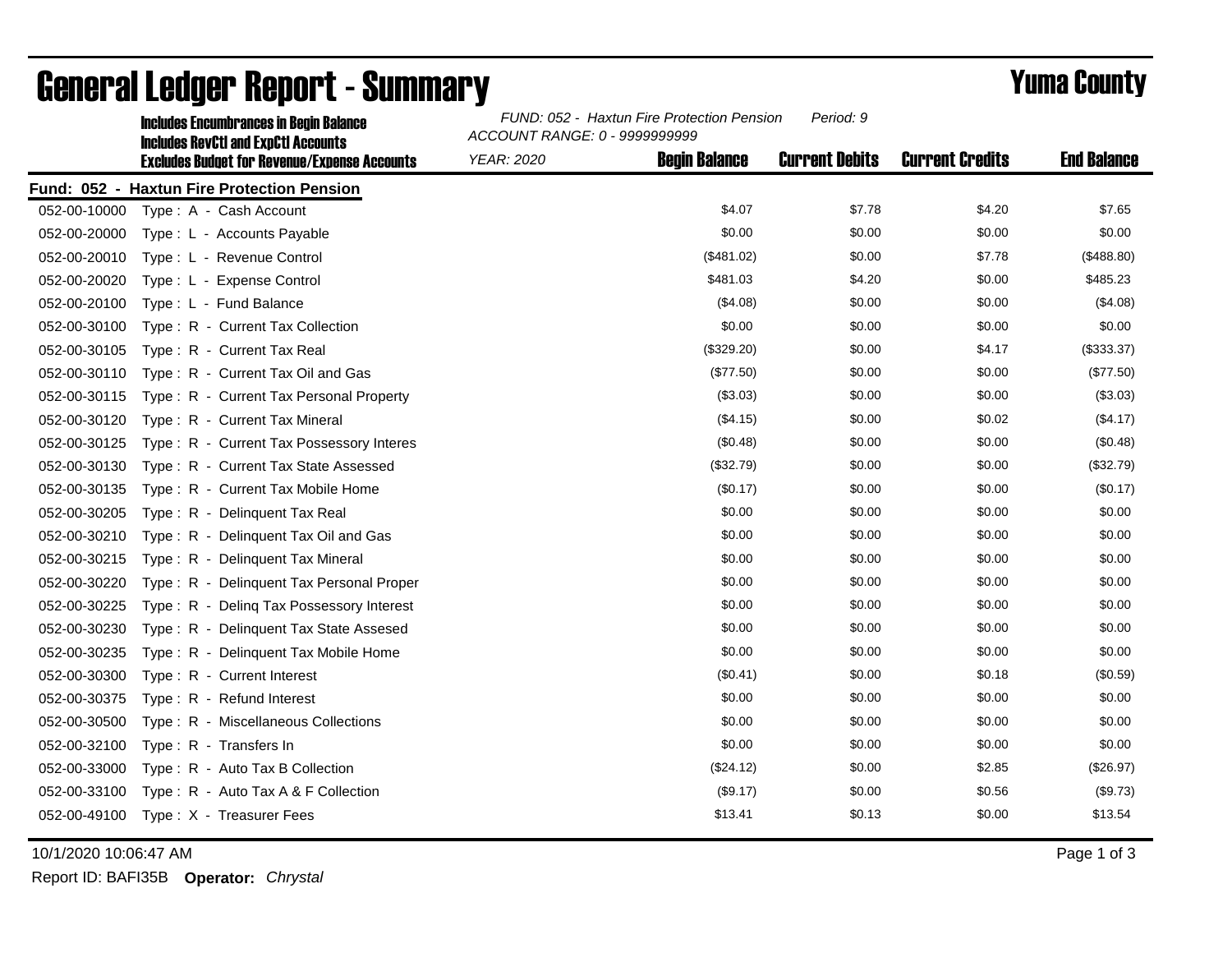| <b>UCHOL AI LOUYOL HOPUL LA DUMMIAI J</b><br><b>Includes Encumbrances in Begin Balance</b><br><b>Includes RevCtI and ExpCtI Accounts</b> | ACCOUNT RANGE: 0 - 9999999999 |                             | FUND: 052 - Haxtun Fire Protection Pension | Period: 9             |                                  | .                  |
|------------------------------------------------------------------------------------------------------------------------------------------|-------------------------------|-----------------------------|--------------------------------------------|-----------------------|----------------------------------|--------------------|
| <b>Excludes Budget for Revenue/Expense Accounts</b>                                                                                      | YEAR: 2020                    |                             | <b>Begin Balance</b>                       | <b>Current Debits</b> | <b>Current Credits</b>           | <b>End Balance</b> |
| <b>Fund: 052 - Haxtun Fire Protection Pension</b>                                                                                        |                               |                             |                                            |                       |                                  |                    |
| Type: X - Transfer Out<br>052-00-49401                                                                                                   |                               |                             | \$0.00                                     | \$0.00                | \$0.00                           | \$0.00             |
| Type: X - Checks Written / ACH Transfer<br>052-00-49500                                                                                  |                               |                             | \$467.62                                   | \$4.07                | \$0.00                           | \$471.69           |
| Fund: 052 - Haxtun Fire Protection Pension                                                                                               |                               | Totals:                     | \$0.01                                     | \$16.18               | \$19.76                          | (\$3.57)           |
| <b>Total Fund Revenues:</b>                                                                                                              | \$7.78                        | <b>Total Fund Expenses:</b> |                                            | \$4.20                | <b>Net Revenue Over Expense:</b> | \$3.58             |

## General Ledger Report - Summary Yuma County